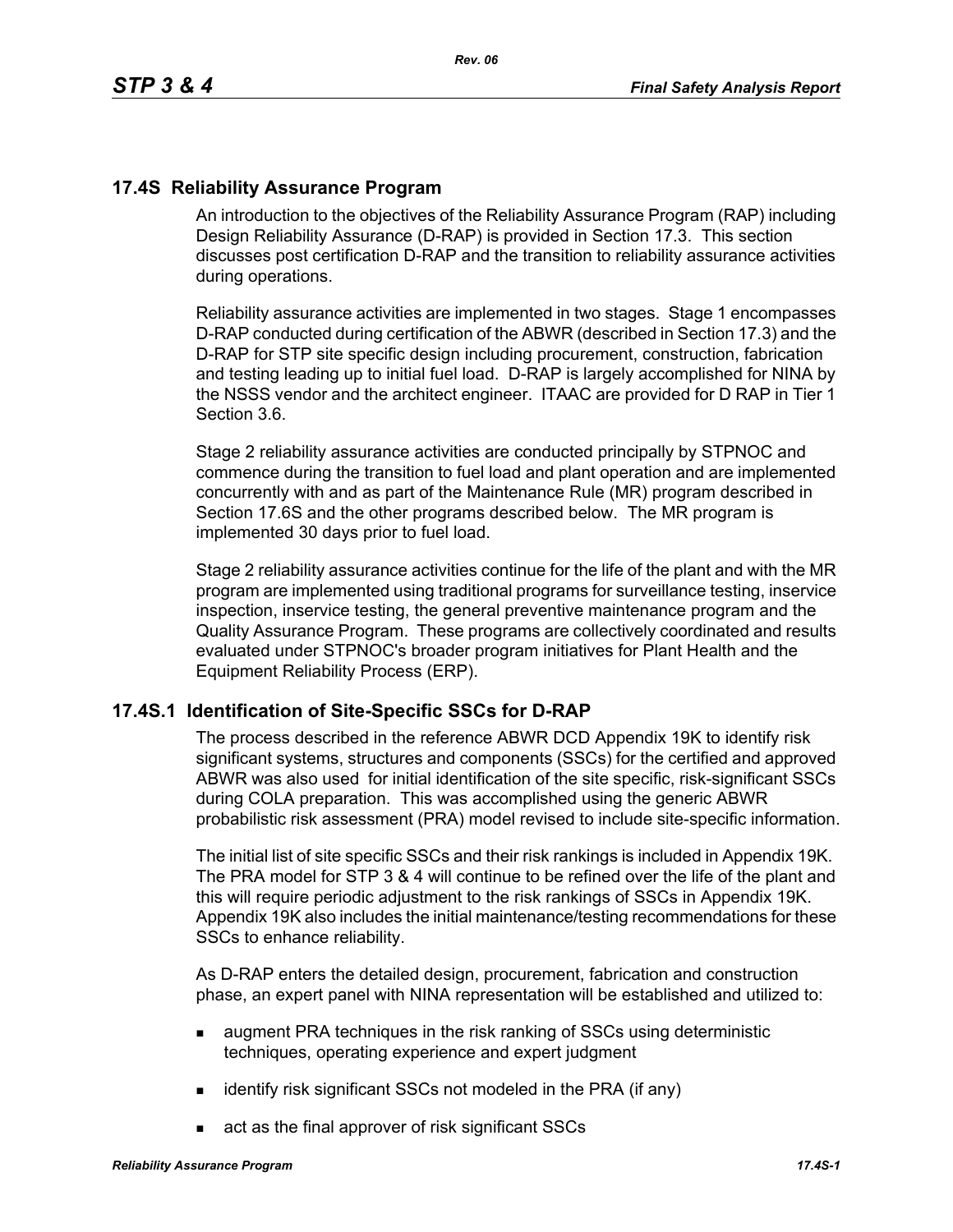- **EXECOMMENDERIGHT CHANGES** where appropriate to reduce risk
- revise/adjust recommend operations phase maintenance/testing activities for risk significant SSCs described in Appendix 19K
- designate and chair NSSS and Architect engineer working groups as necessary to assist in accomplishing the objectives of the expert panel
- **EXECT** review and approve the recommendations of the working groups
- assess the overall station risk impact due to SSC performance and all implemented risk-informed programs (including D-RAP) after each plant-specific data update of the PRA.

The expert panel is made up of members with diverse backgrounds in engineering, operations, maintenance, risk and reliability analysis, operating experience and work control. During the D-RAP process STPNOC will provide operations and maintenance expertise. During the detailed design phase of D-RAP, each major engineering organization performing detailed design will be represented on the panel (or working groups) as deemed necessary. The composition of the panel will change during the period leading up to fuel load and operations. The panel will continue to function during operations for the life of the plant under the MR program.

The expert panel will complete all of the expert panel system reviews, provide a list of the set of D-RAP SSCs, and have the program elements in place to control future activities by the third quarter of 2011. (COM 17.4-1)

### **17.4S.1.1 Organization**

### **17.4S.1.1.1 Program Formulation and Organizational Responsibilities**

As the ABWR design certification applicant, General Electric (GE) was initially responsible for formulating D-RAP (Reference 1). This initial formulation is retained (unchanged) in Section 17.3 and the results of implementation during certification are provided in DCD Appendix 19K.

NINA's overall organization for STP 3 & 4 is described in Part II, Section 1 of the STP 3 & 4 Quality Assurance Program Description (QAPD). In a manner analogous to formulation of the QAPD, NINA's Senior Vice President, Oversight and Regulatory Affairs, is responsible for formulating the STP 3 & 4 reliability assurance activities as described herein.

D-RAP is fundamentally an engineering program. NINA's Vice President, Engineering and Construction and Project Director, retains responsibility for reliability assurance activities during design and construction even though implementation will reside principally with Toshiba and other NINA contractors responsible for completion of detailed design and the development of engineering and procurement specifications. NINA has delineated D-RAP requirements expected of the Plant Designer including participation on the expert panel. The organizational relationships of NINA and NINA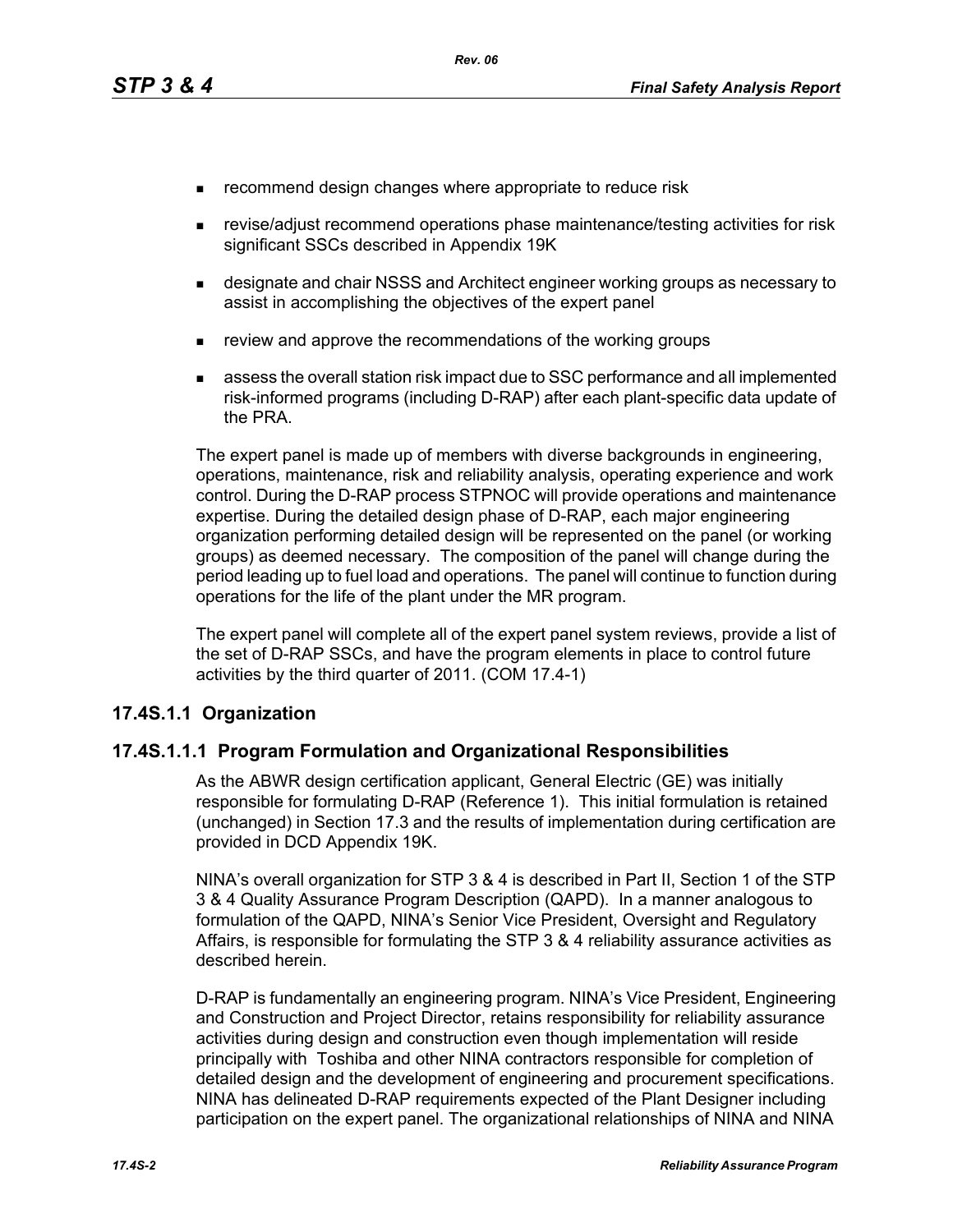contractors are further described in Section 1.8 of the QAPD. The response to COL License information item 19.26 also discusses Organization and Staffing to oversee design and construction.

For stage 2, the organizational emphasis will shift from Engineering and Construction to Systems Engineering and Maintenance Engineering under the Maintenance Rule program. STP design engineering will continue to play a role in maintaining the Master Equipment Database (see 17.4S.1.2.1), configuration control and application of the design change process if necessary to improve SSC reliability.

The D-RAP Expert Panel is composed of a Chairman and additional senior level managers as designated by the Vice President, Engineering and Construction and Project Director. The Expert Panel membership may be augmented as determined by the Vice President, Engineering and Construction and Project Director. Any change to the Expert Panel membership requires approval of the Vice President, Engineering and Construction and Project Director.

The Risk and Reliability Analysis organization maintains representation on the expert panel and has major input to determinations that SSCs are maintaining performance levels consistent with PRA model assumptions over the life of the plant. Risk and Reliability Analysis reports to the Senior Vice President, Oversight and Regulatory Affairs who maintains organizational independence and when necessary has unfettered access to NINA CEO and the Board of Directors in all matters related to quality assurance.

### **17.4S.1.1.2 Reliability Assurance Interface Coordination**

Reliability assurance activity interface issues are coordinated through the expert panel since the organizations involved have representation on the panel. Specific interface responsibilities of the panel members are detailed in a controlling procedure. These interface responsibilities include the following:

- **The Plant Designer panel member maintains the design interface to ensure that** any proposed design changes that involve risk significant SSCs modeled in the PRA are identified and periodically reviewed with the expert panel at a frequency determined by the panel.
- **The Plant Designer panel member maintains the design interface to ensure that** any proposed changes resulting in an increase in the deterministically established risk of an SSC not modeled in the PRA, are identified and periodically reviewed with the expert panel at a frequency determined by the panel.
- **The Plant Designer panel member maintains the design interface to ensure that** any proposed changes to the plant PRA model, as identified by NINA Risk and Reliability representative on the expert panel, are appropriately reviewed for design impact and the results of the review appropriately distributed throughout the Plant Designer's and subcontractor's organizations.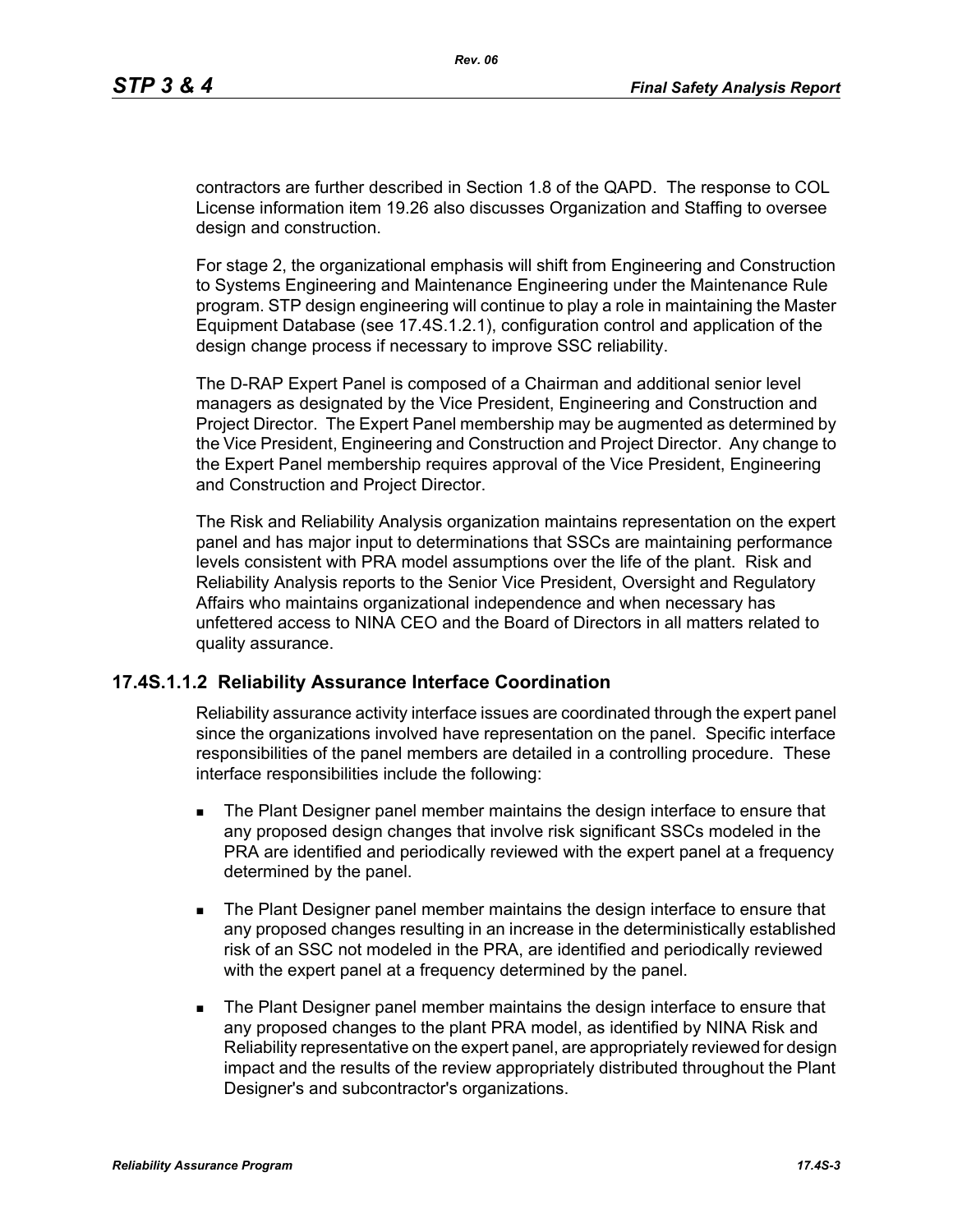*Rev. 06*

- **The Plant Designer panel member coordinates with the design organizations and** expert panel members to ensure that significant design assumptions related to equipment reliability are realistic and achievable.
- **The Risk and Reliability Analysis panel member is responsible to inform the panel** of changes to the PRA model and advise other panel members on the potential impact of the change on SSC risk rankings, assumed reliability of SSCs for design activities and the need for adjustments to the MR program.

# **17.4S.1.1.3 Risk and Reliability Organization Input to the Design Process**

The Risk and Reliability Analysis panel member is responsible to review and concur in design changes involving risk significant SSCs identified by the Plant Designer's expert panel member.

During implementation of the MR program prior to fuel load, responsibility for design and configuration control will transition from the Plant Designer to STPNOC. STPNOC's procedure for Design Change Packages ensures screening of proposed design changes to identify Risk Management review and approval when necessary.

# **17.4S.1.1.4 Risk and Reliability Organization Design Reviews**

The Risk and Reliability Analysis organization's participation in periodic design reviews is principally via the PRA configuration control program that incorporates a feedback process to update the PRA model. These updates fall into two categories:

- **The plant operating update incorporates plant design changes and procedure** changes that affect PRA modeled components, initiating event frequencies, and changes in SSC unavailability that affect the PRA model. These changes will be incorporated into the model on a period not to exceed 36 months.
- The comprehensive data update incorporates changes to plant-specific failure rate distributions and human reliability, and any other database distribution updates (examples would include equipment failure rates, recovery actions, and operator actions). This second category will be updated on a period not to exceed 48 months.

The PRA model may be updated on a more frequent basis.

# **17.4S.1.2 Design Control**

# **17.4S.1.2.1 Configuration Control of SSCs**

The initial focal point for configuration control as it relates to D-RAP is the list of SSCs and their risk rankings in Appendix 19K. During detailed design for STP 3 & 4, NINA will be adopting a process similar to that used in STP 1 & 2 for a Master Equipment Database (MED). During the detailed design phase, populating this data base for the risk significant SSCs identified in Appendix 19K will be performed by the Expert Panel or associated working groups. The MED will be developed and maintained as a source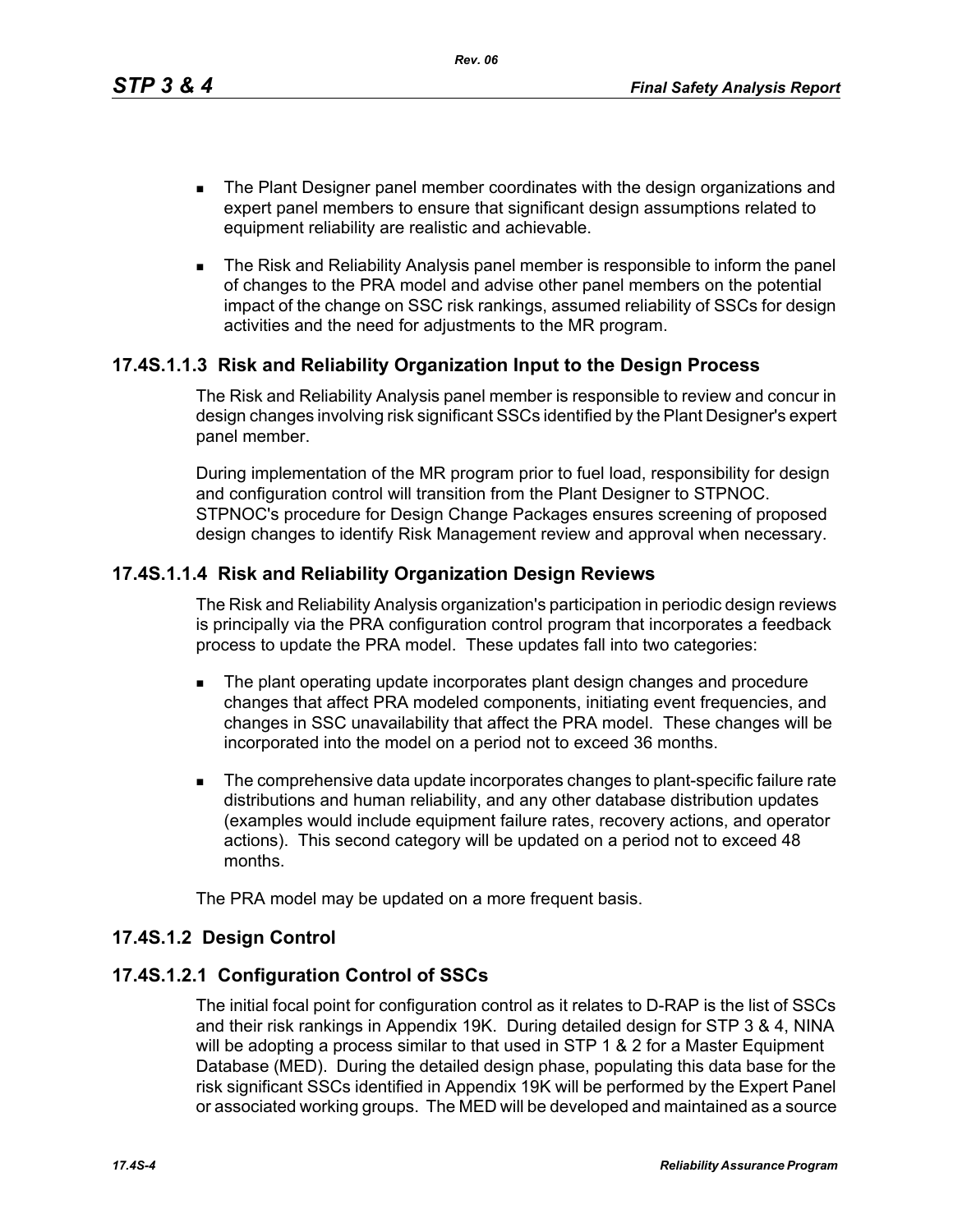of approved risk information for the station. A high level overview of this process is shown in Figure 17.4S 1.

## **17.4S.1.2.2 Design Change Feedback**

The design control and change processes provide feedback to the Risk Management organization via identification of components on the MED that are affected by a proposed change. Those affected SSCs with high risk are given additional review in accordance with approved criteria to ensure there is no potential impact to the risk ranking of the affected components. If potential impact is identified then the Risk and Reliability Organization must concur in the change.

## **17.4S.1.2.3 Design Interface with Risk and Reliability Organization**

Assurance that SSC performance relates to reliability assumptions made in the PRA and deterministic methods for identifying risk significant SSCs is provided by monitoring the performance of SSCs during plant operation and the review and feedback of Operating Experience. This interface occurs through implementation of the Maintenance Rule and the functioning of the expert panel (see Figure 17.4S-1).

As a designed, constructed and operating evolutionary plant, the ABWR has available a wide range of traditional sources for relevant operating information. These include industry and vendor equipment information that are applicable and available to the nuclear industry with the intent of minimizing adverse plant conditions or situations through shared experience. Sources include the NRC (Information Notices and Generic Letters), INPO (EPIX, NPRDS, Operating Events, Significant Event Reports etc.) and vendor documentation and NSSS supplier information.

# **17.4S.1.2.4 Engineering Design Controls for SSC Identification**

Engineering design controls applied for determining the SSCs within the scope of the RAP are generally those specified in 10 CFR 50, Appendix B, Criterion III, Design Control. These include for example the use of procedures for establishing risk via deterministic methods, proceduralized criteria for PRA risk ranking and independent verification and peer checking of the inputs necessary for utilization (or when necessary modification) of the site specific PRA model.

## **17.4S.1.2.5 Alternative Design**

The process for proposing changes to the design for risk significant SSCs is proceduralized via NINA Design Change Package process. This process includes the use of a detailed check list to establish the impact of the change on the PRA or deterministic evaluations performed to establish risk for affected SSCs. Changes identified as having an impact on SSCs and their risk rankings require appropriate special or interdisciplinary reviews.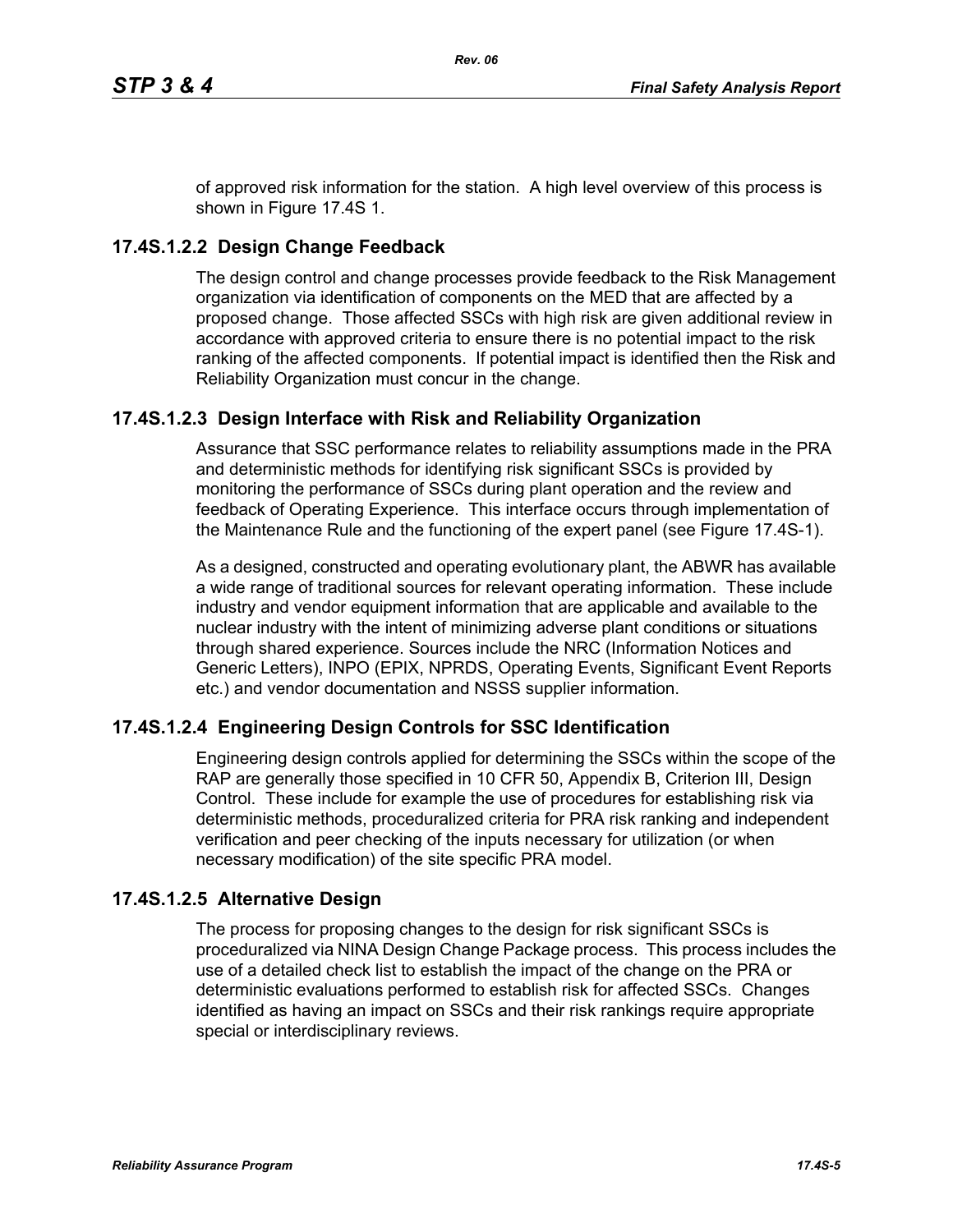### **17.4S.1.3 Expert Panel**

The expert panel and designated working group(s) consist of designated individuals having expertise in the areas of risk assessment, operations, maintenance, engineering, quality assurance, and licensing.

As a minimum, the combined expert panel and working group(s) include at least three individuals with a minimum of five years experience at similar nuclear plants, and at least one individual who has worked on the modeling and updating of PRAs for a minimum of three years.

When utilized, expert panel representatives from contractor design organizations are required to have a minimum of three years experience establishing risk rankings for nuclear plant SSCs using PRA or deterministic techniques (which may include Failure Modes and Effects Analysis).

### **17.4S.1.4 Methods of Analysis for Risk Significant SSC Identification**

As discussed in Section 17.4S.1, the process described in Appendix 19K to identify risk significant SSCs for the certified and approved ABWR was also used for initial identification of the site specific, risk-significant SSCs during COLA preparation.

The process for maintaining, revising and when necessary establishing new risk rankings for modified design is based on PRA and deterministic techniques. The process utilized in categorizing components consists of the following major tasks:

- **IDENTIFICATE IDENTIFICATE:** Identification of functions performed by the subject plant system.
- Determination of the risk significance of each system function.
- Identification of the system function(s) supported by that component.
- **IDENTIFY IDENTIFY IDENTIFY:** Identification of the component based on probabilistic risk assessment (PRA) insights (where the component is modeled).
- Development of a risk categorization of the component based on deterministic insights.
- **Designation of the overall categorization of the component, based upon the higher** of the PRA categorization and the deterministic categorization.
- **IDENTIFICATION IDENTIFICATION IDENTIFICATION IDENTIFICATION IDENTIFICATION IDENTIFICATION IDENTIFICATION IDENTIFICATION IDENTIFICATION IDENTIFICATION IDENTIFICATION IDENTIFICATION IDENTIFICATION ID** significant.

The PRA and deterministic methods are described more fully below.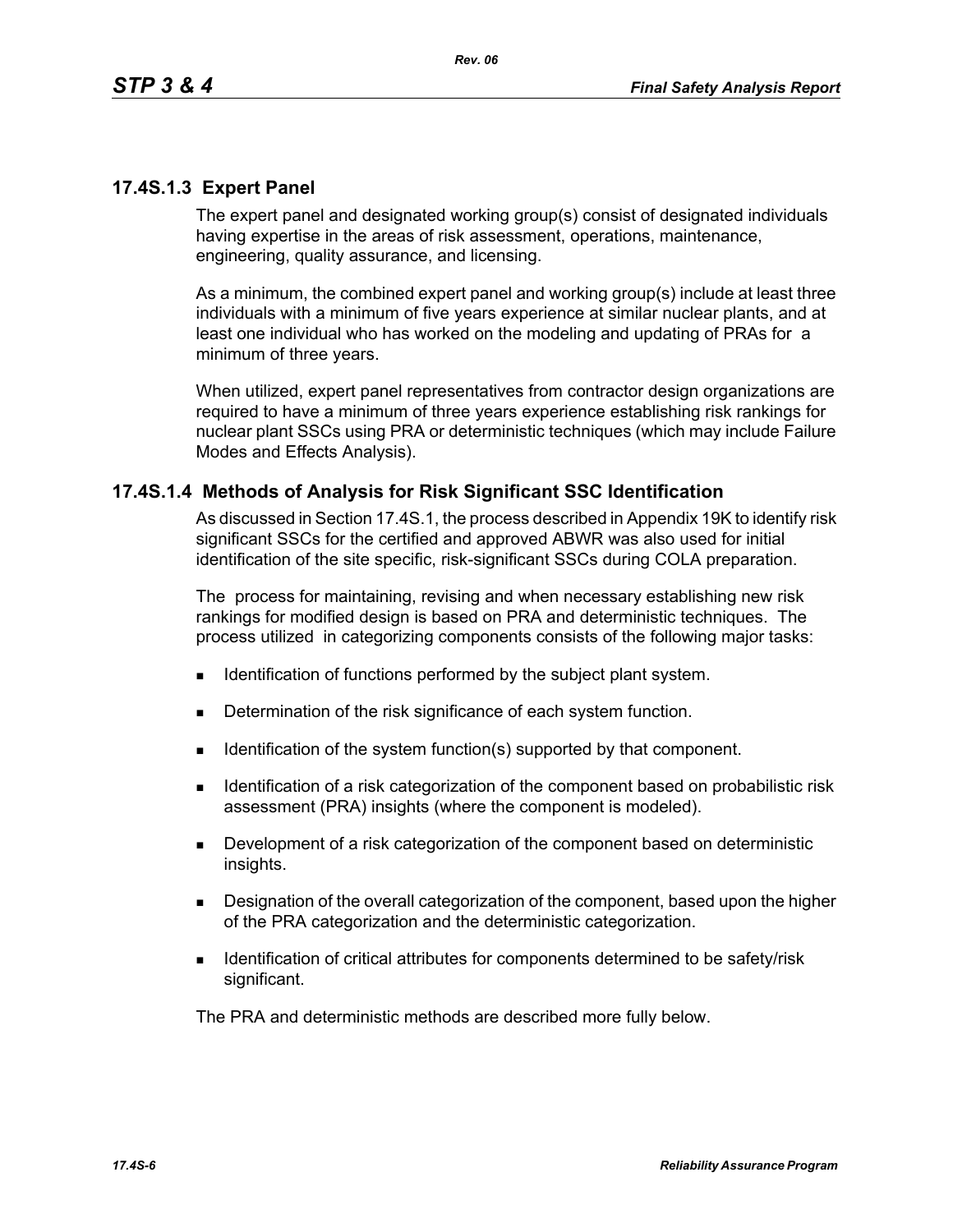## **17.4S.1.4.1 PRA Risk Ranking**

A component's risk determination is based upon its impact on the results of the PRA. STP's PRA calculates both core damage frequency (CDF) and containment response to a core damaging event, including large early release frequency (LERF). The PRA models internal initiating events at full power, and also accounts for the risk associated with external events, including external flooding, seismic events, and fire, internal flooding, and events occurring during low power and shutdown. The PRA risk categorization of a component is based upon its Fussell-Vessely (FV) importance, which is the fraction of the CDF and LERF to which failure of the component contributes, and its risk achievement worth (RAW), which is the factor by which the CDF and LERF would increase if it were assumed that the component is guaranteed to fail. Specifically, PRA risk categorization to identify SSCs is based upon the following:

| <b>PRA Ranking</b>            | <b>PRA Criteria</b>                 |
|-------------------------------|-------------------------------------|
| HIGH (Risk Significant)       | $FV \ge 0.005$<br>or RAW $\geq 2.0$ |
| LOW (Non-risk<br>Significant) | $FV < 0.005$ and RAW $< 2.0$        |

## **17.4S.1.4.2 Deterministic Risk Ranking**

Components are subject to a deterministic categorization process, regardless of whether they are also subject to the PRA risk categorization process. This deterministic categorization process can result in an increase, but not a decrease (from the PRA risk) in a component's categorization.

A component's deterministic categorization is directly attributable to the importance of the system function supported by the component. In cases, where a component supports more than one system function, the component is initially classified based on the highest deterministic categorization of the function supported. In categorizing the functions of a system, five critical questions regarding the function are considered, each of which is given a different weight. These questions and their weight are as follows:

| Question                                                                                                                         | Weight        |
|----------------------------------------------------------------------------------------------------------------------------------|---------------|
| Is the function used to mitigate accidents or transients?                                                                        | $\mathcal{L}$ |
| Is the function specifically called out in the Emergency Operating Procedures<br>(EOPs) or Emergency Response Procedures (ERPs)? |               |
| Does the loss of the function directly fail another risk-significant system?                                                     | 4             |
| Is the loss of the function safety significant for shutdown or mode changes?                                                     |               |
| Does the loss of the function, in and of itself, directly cause an initiating<br>event?                                          | 3             |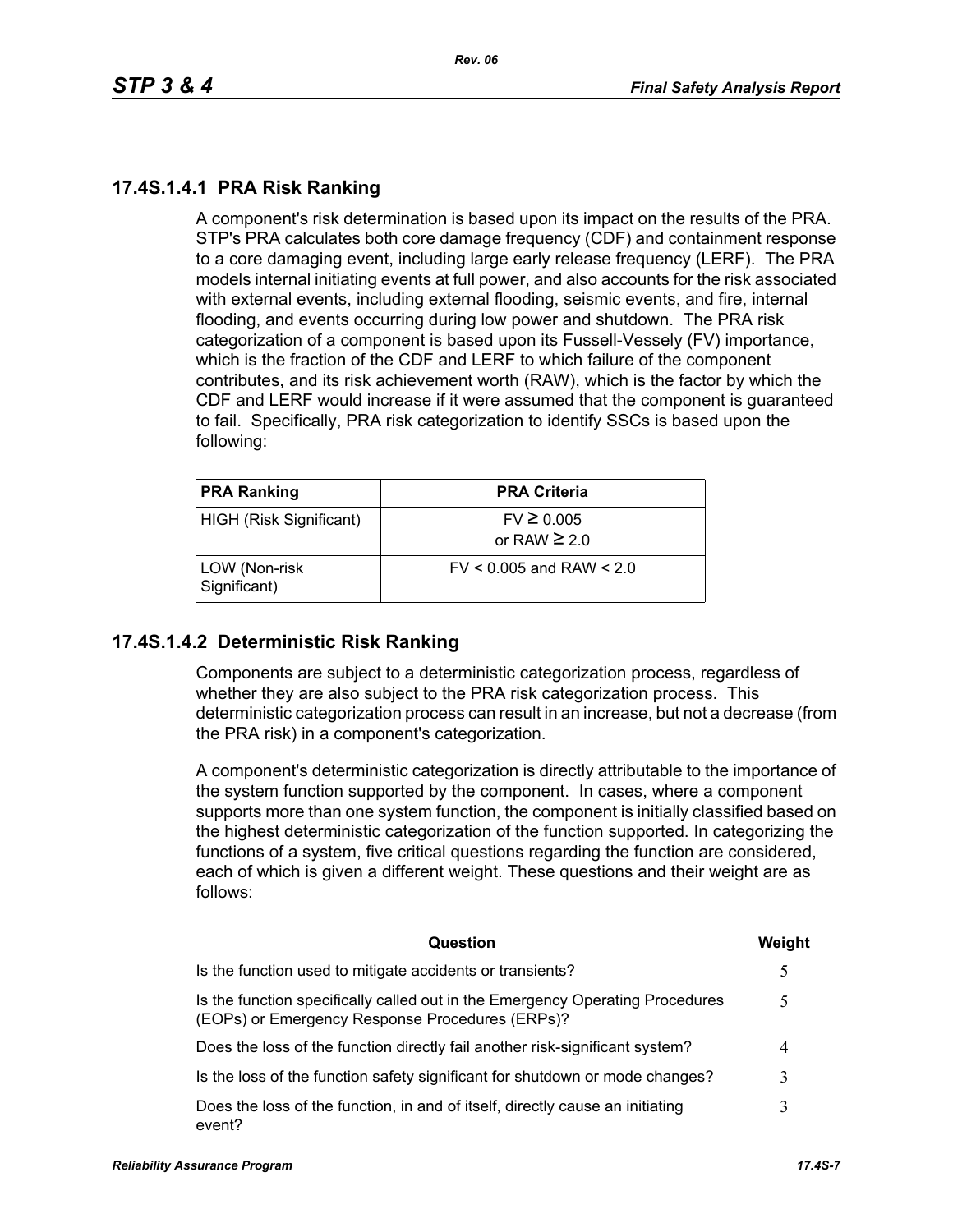Based on the impact on safety if the function is unavailable and the frequency of loss of the function, each of the five questions is given a numerical answer ranging from 0 to 5. This grading scale is as follows:

- "0" Negative response
- "1" Positive response having an insignificant impact and/or occurring very rarely
- "2" Positive response having a minor impact and/or occurring infrequently
- "3" Positive response having a low impact and/or occurring occasionally
- "4" Positive response having a medium impact and/or occurring regularly
- "5" Positive response having a high impact and/or occurring frequently

The definitions for the terms used in this grading scale are as follows:

#### *Frequency Definitions*

- Occurring Frequently continuously or always demanded
- Occurring Regularly demanded > 5 times per year
- Occurring Occasionally demanded 1-2 times per cycle
- Occurring Infrequently demanded < once per cycle
- Occurring Very Rarely demanded once per lifetime

#### *Impact Definitions*

- High Impact a system function is lost which likely could result in core damage and/or may have a negative impact on the health and safety of the public
- Medium Impact a system function is lost which may, but is not likely to, result in core damage and/or is unlikely to have a negative impact on the health and safety of the public
- Low Impact a system function is significantly degraded, but no core damage and/or negative impact on the health and safety of the public is expected
- Minor Impact a system function has been moderately degraded, but does not result in core damage or negative impact on the health and safety of the public
- Insignificant Impact a system function has been challenged, but does not result in core damage or negative impact on the health and safety of the public

Although some of these definitions are quantitative, both of these sets of definitions are applied based on collective judgment and experience.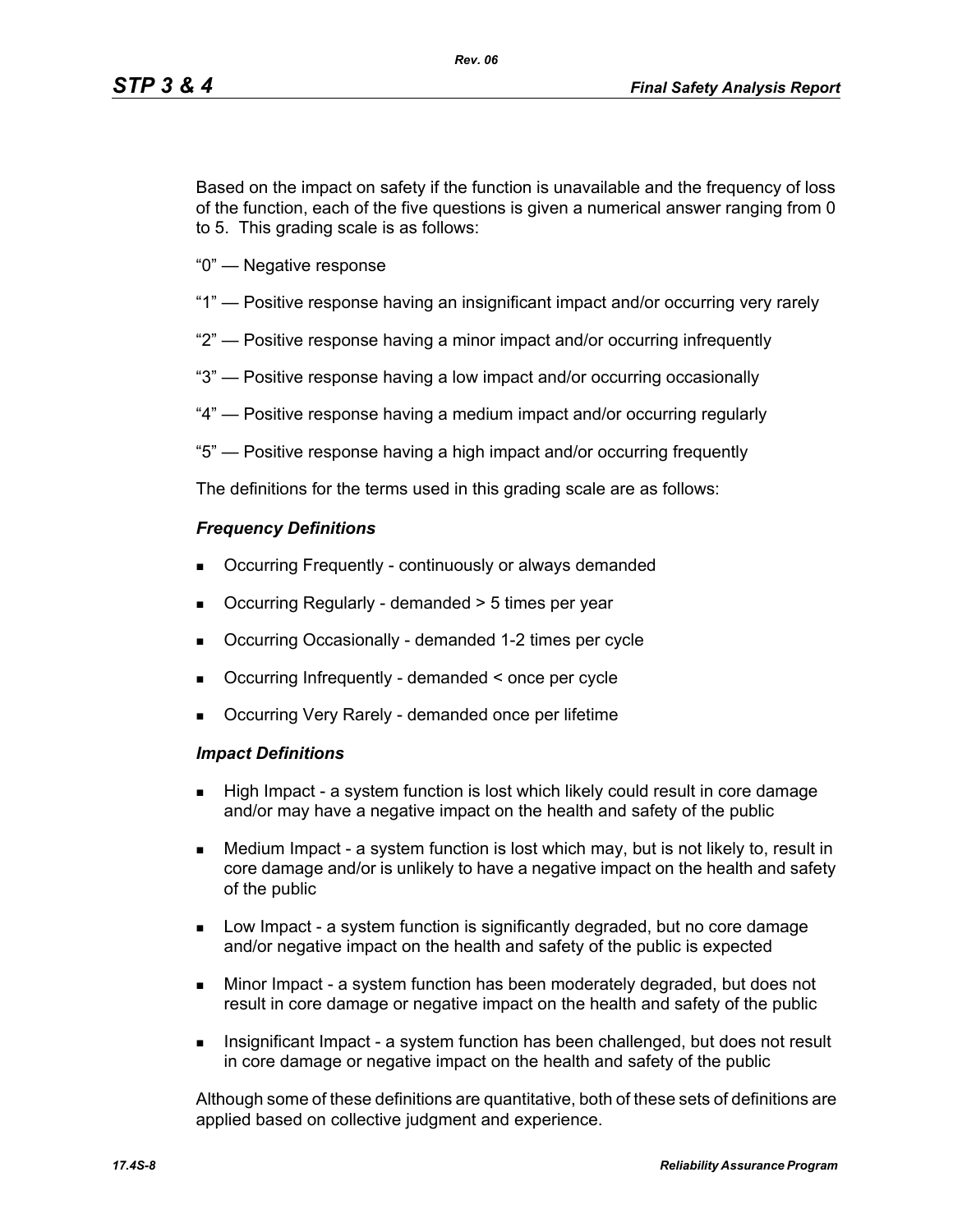The numerical values, after weighting, are summed; the maximum possible value is 100. Based on the sum, functions are categorized as follows:

| <b>SCORE RANGE</b> | <b>CATEGORY</b>            |
|--------------------|----------------------------|
| $100 - 41$         | HIGH (Risk Significant)    |
| 40–0               | LOW (Non-risk Significant) |

A function with a low categorization due to a low sum can receive a higher deterministic categorization if any one of its five questions received a high numerical answer. Specifically, a weighted score of 15 or more on any one question results in an HIGH categorization. This is done to ensure that a function with a significant risk in one area does not have that risk contribution masked because of its low risk in other areas.

In general, a component is given the same categorization as the highest categorized system function that the component supports. However, a component may be ranked lower than the associated system function based upon diverse and/or multiple independent means available to satisfy the system function.

## **17.4S.2 Procurement, Fabrication, Construction, and Test Specifications**

Procurement, fabrication, construction, and test specifications for safety-related and nonsafety-related SSCs within the scope of RAP are prepared and implemented under the approved QAPD referenced in Section 17.5S. The approved QAPD describes the planned and systematic actions necessary to provide adequate confidence that SSCs will perform satisfactorily in service. These actions are applied to procurement, fabrication construction and test specifications.

Assumptions related to equipment reliability and availability are translated into verifiable attributes, defined characteristics and processes and are included in procurement, fabrication, and construction specifications such that deviations from these attributes, characteristics and processes may be identified and corrected.

Procedures describing equipment selection require consideration of the manufacturer's recommended maintenance activities and the manufacturer's time estimates for accomplishing these activities such that the equipment selected is able to meet availability assumptions while in service, including conservative allowances for unplanned maintenance.

Test specifications will describe to the extent practical the actual conditions that will exist when SSCs are called upon to perform their risk significant functions and testing will document proper performance under the specified conditions when these conditions can be practically established in the field. When these conditions can not be duplicated, acceptance will be established based on qualification testing performed by the equipment vendor under controlled conditions.

The approved QAPD, Part II, applies 10 CFR 50 Appendix B requirements to safetyrelated SSCs. For nonsafety-related SSCs within the scope of RAP, Part III, Section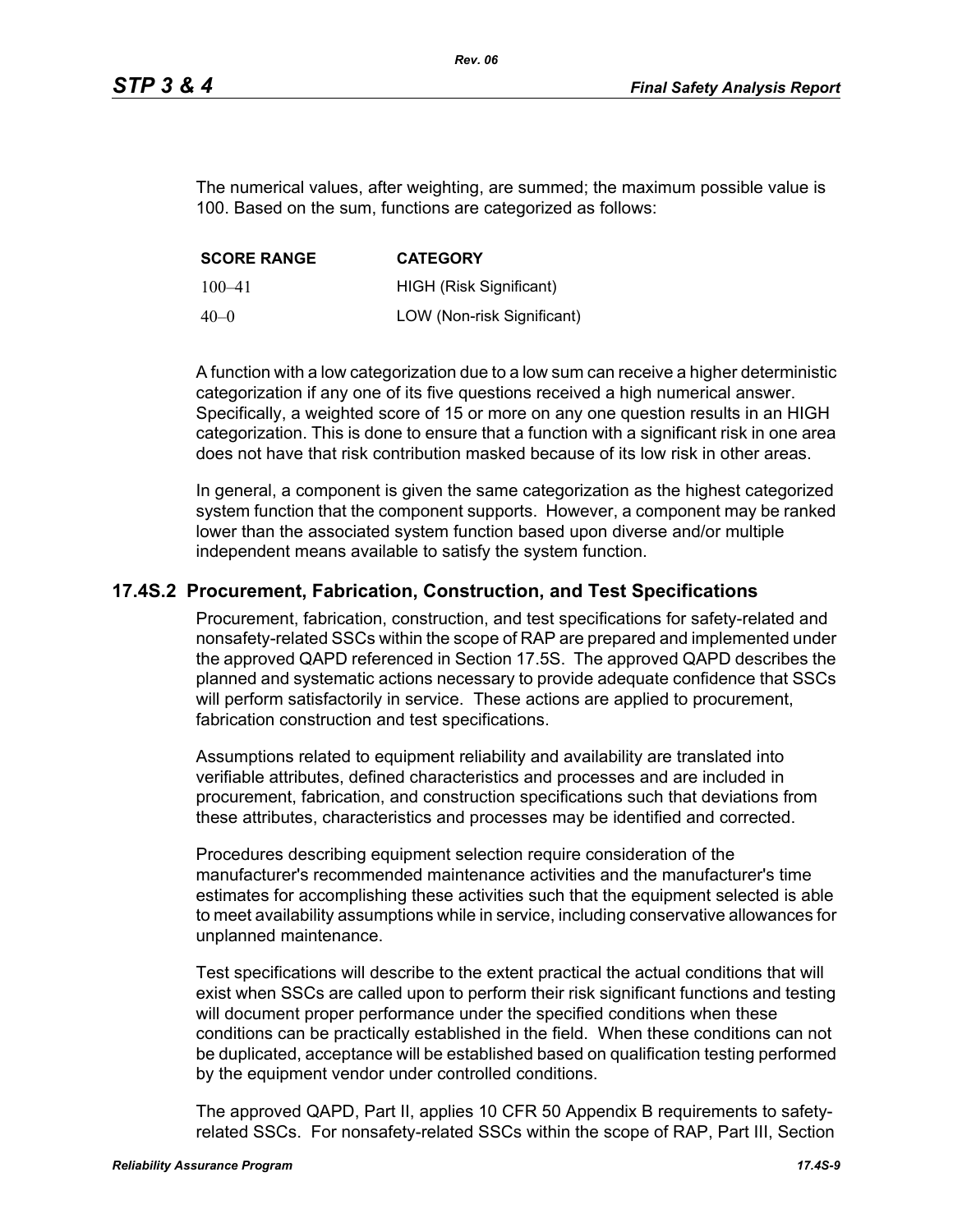1 of the QAPD describes the process for selectively applying program controls to those characteristics or critical attributes that render the SSC a significant contributor to plant safety.

Part III, Section 2 of the QAPD specifies the quality requirements required for nonsafety related SSCs credited in mitigating defined events such as Anticipated Transients Without Scram (ATWS) and Station Blackout (SBO). When SSCs are risk significant due to their role in mitigating these defined events then the specified quality requirements for these SSCs will be satisfied. For example the combustion turbine generator (CTG) is in the scope of the RAP due to its importance in reducing the risk associated with SBO. Therefore the CTG will also meet the procurement, test and test control quality requirements described in Regulatory Position 3.5, "Quality Assurance and Specific Guidance for SBO Equipment That Is Not Safety Related," and Appendix A, "Quality Assurance Guidance for Non-Safety Systems and Equipment," in Regulatory Guide 1.155, "Station Blackout."

### **17.4S.3 Quality Assurance Implementation**

Implementation of the QAPD during procurement, fabrication, construction and preoperation testing of SSCs is accomplished in accordance with written instructions, procedures or drawings of a type appropriate to the circumstances and which, where applicable, include quantitative or qualitative acceptance criteria. These procedures are either NINA implementing procedures, or supplier implementing procedures governed by a supplier quality program approved by NINA.

### **17.4S.4 Maintenance Rule/Operational Programs**

The STPNOC MR program is described in Section 17.6S. Risk significant SSCs identified by reliability assurance activities are included in the MR program as high safety significance (HSS) components (Section 17.6S.1.1.b). The opportunity to judge SSC performance under the MR program is provided by the operational programs discussed in 17.6S.3, "Maintenance Rule Program Relationship With Reliability Assurance Activities."

Many SSCs would meet the criteria to be in the MR program without considerations related to the RAP. In cases where the RAP identifies a high risk SSC that would not otherwise have been in the MR program, then the SSC is added. For those SSCs already in the Technical Specifications (TS), Inservice Inspection (ISI), or Inservice Testing (IST) programs, their performance under these programs is factored into the performance monitoring accomplished under the MR program.

In cases where a SSC requires periodic testing or inspection not already accommodated by an existing program, then special provisions will be made to accommodate the necessary testing or inspection; for example in the Preventive Maintenance (PM) program.

#### **17.4S.4.1 Performance Goals**

Reliability performance assumptions for SSCs are established under the MR at two levels of performance monitoring. The first level of performance monitoring (MR (a)(2))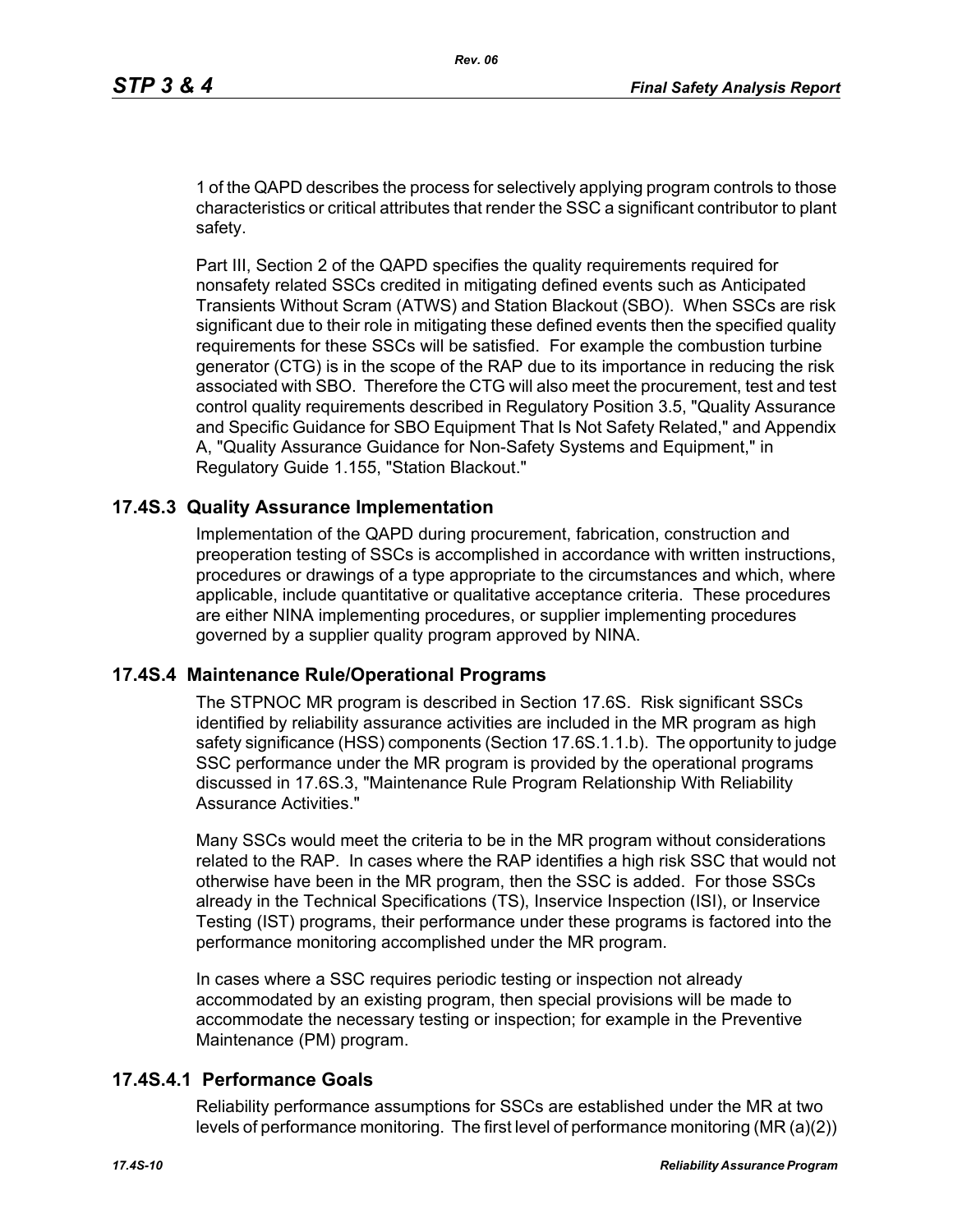establishes conservative criteria used to judge that SSCs are meeting expected performance objectives. For SSCs the performance monitoring criteria are established consistent with the reliability and availability assumptions used in the PRA. Failure to meet these objectives would trigger performance monitoring at the second level (MR (a)(1)) accompanied by the establishment of specific defined goals to return the component to expected performance levels (Section 17.6S.1.3). These specific defined goals also consider the reliability and availability assumptions used in the PRA.

### **17.4S.4.2 Feedback of Actual Equipment Performance and Operating Experience**

The feedback mechanism for periodically evaluating reliability assumptions based on actual equipment, train or system performance is realized in the implementation of the MR program. Since the performance monitoring criteria established under the MR program are set consistent with the assumed reliability assumptions used in the PRA, the failure to meet these performance objectives (i.e., equipment , train or system place in MR (a)(1) category) requires an assessment of the assumed reliability as described in 17.4S.4.1 above. This assessment requires that the assumed reliability be reviewed to ensure it is reflective of actual STP and industry performance. The STPNOC process requires review by the Risk Analysis organization to concur that goals have been met before moving a component from an MR (a)(1) status back to an MR (a)(2) status.

### **17.4S.5 Non-safety SSC Design/Operational Errors**

The process for providing corrective actions for design and operational errors that degrade nonsafety-related SSCs within the scope of RAP is procedurally defined. All SSCs (safety-related or nonsafety-related) with risk significance other than LOW are entered into the MR program as HIGH. The STPNOC MR program does not distinguish between a Maintenance Rule Functional Failure (MRFF) and a Maintenance Preventable Functional Failure (MPFF). Therefore, nonsafety-related SSCs that have experienced a MRFF attributable to a design or operating error (i.e. could not have been prevented by maintenance) are corrected using the corrective action process described in the QAPD of Section 17.5S. Under the STPNOC MR program, MRFFs require cause determination (may be an apparent cause determination) and corrective action is implemented to prevent recurrence.

### **17.4S.6 Procedure Control**

Implementation of the reliability assurance activities is considered an activity affecting quality and the controls for procedures and instructions used to implement reliability assurance activities are specified in Part II (safety-related) and Part III (nonsafetyrelated risk significant) of the QAPD. In most cases where a single procedure describes the process for an activity that applies to both safety-related and nonsafetyrelated components (for example establishing the performance monitoring criteria for the Maintenance Rule or establishing risk significance for SSCs in RAP) a single procedure or procedures that meet the full quality program requirements of Part II will be utilized. For activities such as procurement, nonsafety-related SSCs in the RAP will be governed by Procedure Controls meeting the requirements of Part III, Section 1 of the QAPD.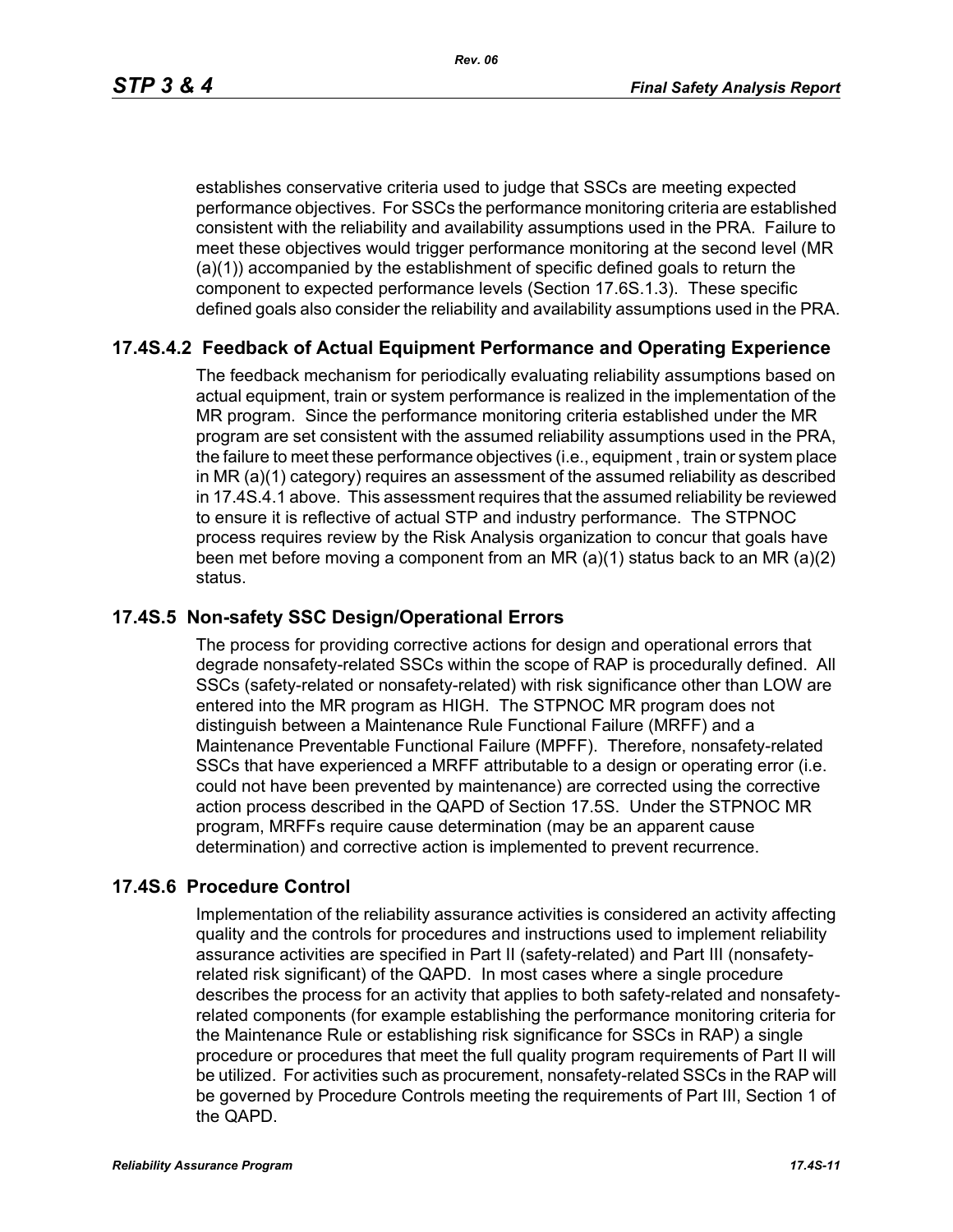Part III, Section 2 of the QAPD specifies the quality requirements required for nonsafety-related SSCs credited in mitigating defined events such as ATWS and SBO. When SSCs are risk significant due to their role in mitigating these defined events then the specified quality requirements for these SSCs will be satisfied. For example the CTG is in the scope of the RAP due to its importance in reducing the risk associated with SBO. Therefore the CTG will also meet the procedure control quality requirements described in Regulatory Position 3.5, "Quality Assurance and Specific Guidance for SBO Equipment That Is Not Safety Related," and Appendix A, "Quality Assurance Guidance for Non-Safety Systems and Equipment," in Regulatory Guide 1.155, "Station Blackout."

#### **17.4S.7 Records**

Implementation of the reliability assurance activities is considered an activity affecting quality and the generation of records associated with this activity will meet the requirements of the QAPD Part II, Section 17 and Part III, Section 1.17.

Records of Expert Panel decisions and supporting documents are retained as QA records in the STP Records Management System (RMS) and consist of:

- **Expert Panel decisions and meeting minutes including dissenting opinions and** resolutions
- Recommendations of the working groups

Each PRA model includes two Reference Models for power operation and shutdown. For each Reference Model documentation is maintained that includes sources of input data, modeling techniques, and assumptions used in the analysis. These documents are maintained in RMS for the life of the plant.

Part III, Section 2 of the QAPD specifies the quality requirements required for nonsafety-related SSCs credited in mitigating defined events such as ATWS and SBO. When SSCs are risk significant due to their role in mitigating these defined events then the specified quality requirements for these SSCs will be satisfied. For example the CTG is in the scope of the RAP due to its importance in reducing the risk associated with SBO. Therefore the CTG will also meet the Records requirements described in Regulatory Position 3.5, "Quality Assurance and Specific Guidance for SBO Equipment That Is Not Safety Related," and Appendix A, "Quality Assurance Guidance for Non-Safety Systems and Equipment," in Regulatory Guide 1.155, "Station Blackout."

### **17.4S.8 Corrective Action Process**

Under the STPNOC process for MR implementation, any SSC experiencing a MRFF requires use of the Corrective Action process to document the failure, its cause determination and actions to preclude recurrence. As previously discussed in Section 17.4S.5, this also includes nonsafety-related SSCs.

Other failures of SSCs that are not MRFFs will be documented and corrected as described by the QAPD, Part II, Section 16 and Part III, Section 1.16.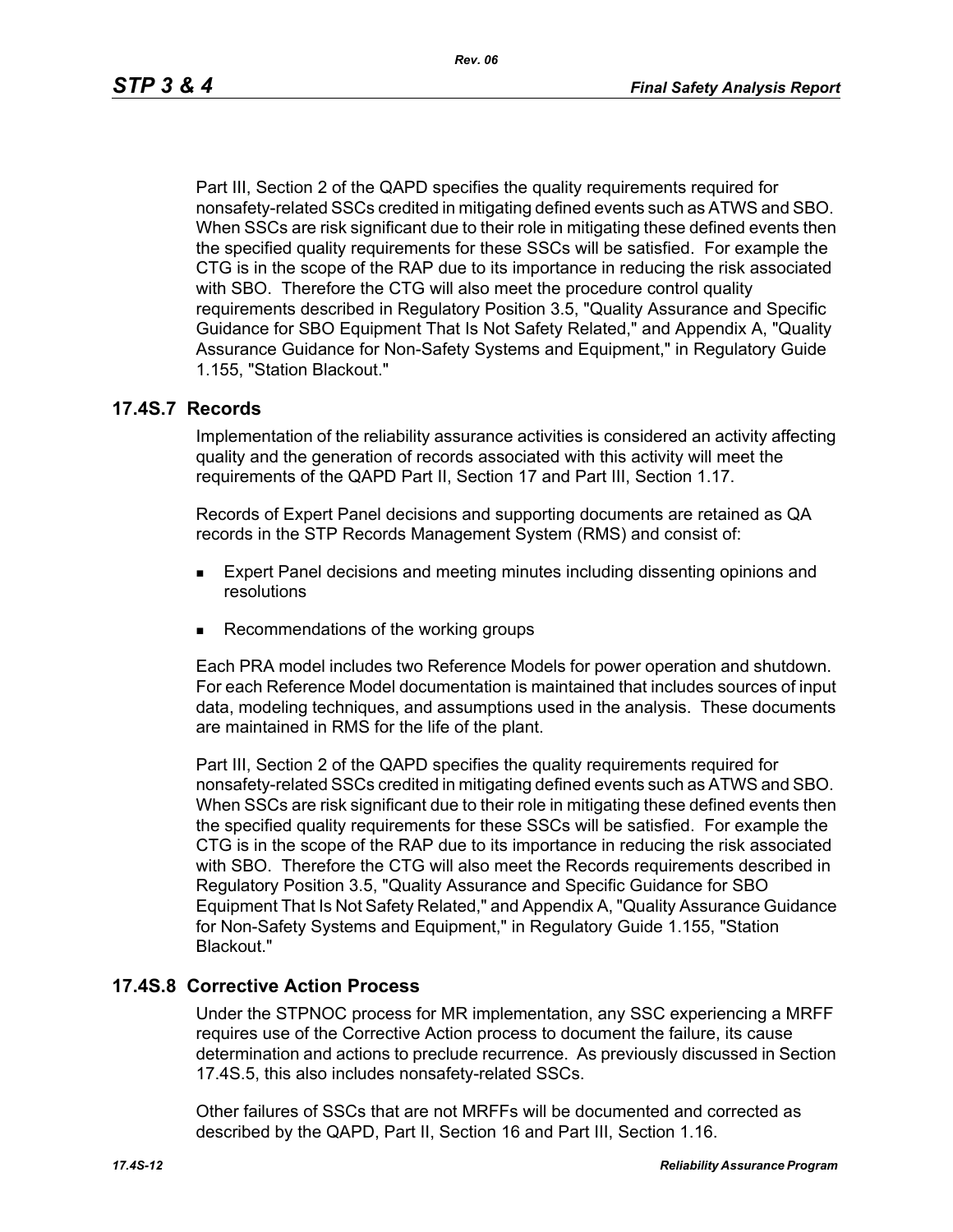*Rev. 06*

Part III, Section 2 of the QAPD specifies the quality requirements required for nonsafety-related SSCs credited in mitigating defined events such as ATWS and SBO. When SSCs are risk significant due to their role in mitigating these defined events then the specified quality requirements for these SSCs will be satisfied. For example the CTG is in the scope of the RAP due to its importance in reducing the risk associated with SBO. Therefore the CTG will also meet the Corrective Action requirements described in Regulatory Position 3.5, "Quality Assurance and Specific Guidance for SBO Equipment That Is Not Safety Related," and Appendix A, "Quality Assurance Guidance for Non-Safety Systems and Equipment," in Regulatory Guide 1.155, "Station Blackout."

### **17.4S.9 Audit Plans**

The reliability assurance activities are collectively accomplished by programs related to design, procurement, fabrication, construction, preoperational testing, PRA modeling and PRA risk assessment, deterministic evaluations from the expert panel, maintenance rule, Technical Specifications and other operational programs and the corrective action program. These programs are subject to audit as described in the QAPD.

Part III, Section 2 of the QAPD specifies the quality requirements required for nonsafety related SSCs credited in mitigating defined events such as ATWS and SBO. When SSCs are risk significant due to their role in mitigating these defined events then the specified quality requirements for these SSCs will be satisfied. For example the CTG is in the scope of the RAP due to its importance in reducing the risk associated with SBO. Therefore the CTG will also meet the audit requirements described in Regulatory Position 3.5, "Quality Assurance and Specific Guidance for SBO Equipment That Is Not Safety Related," and Appendix A, "Quality Assurance Guidance for Non-Safety Systems and Equipment," in Regulatory Guide 1.155, "Station Blackout."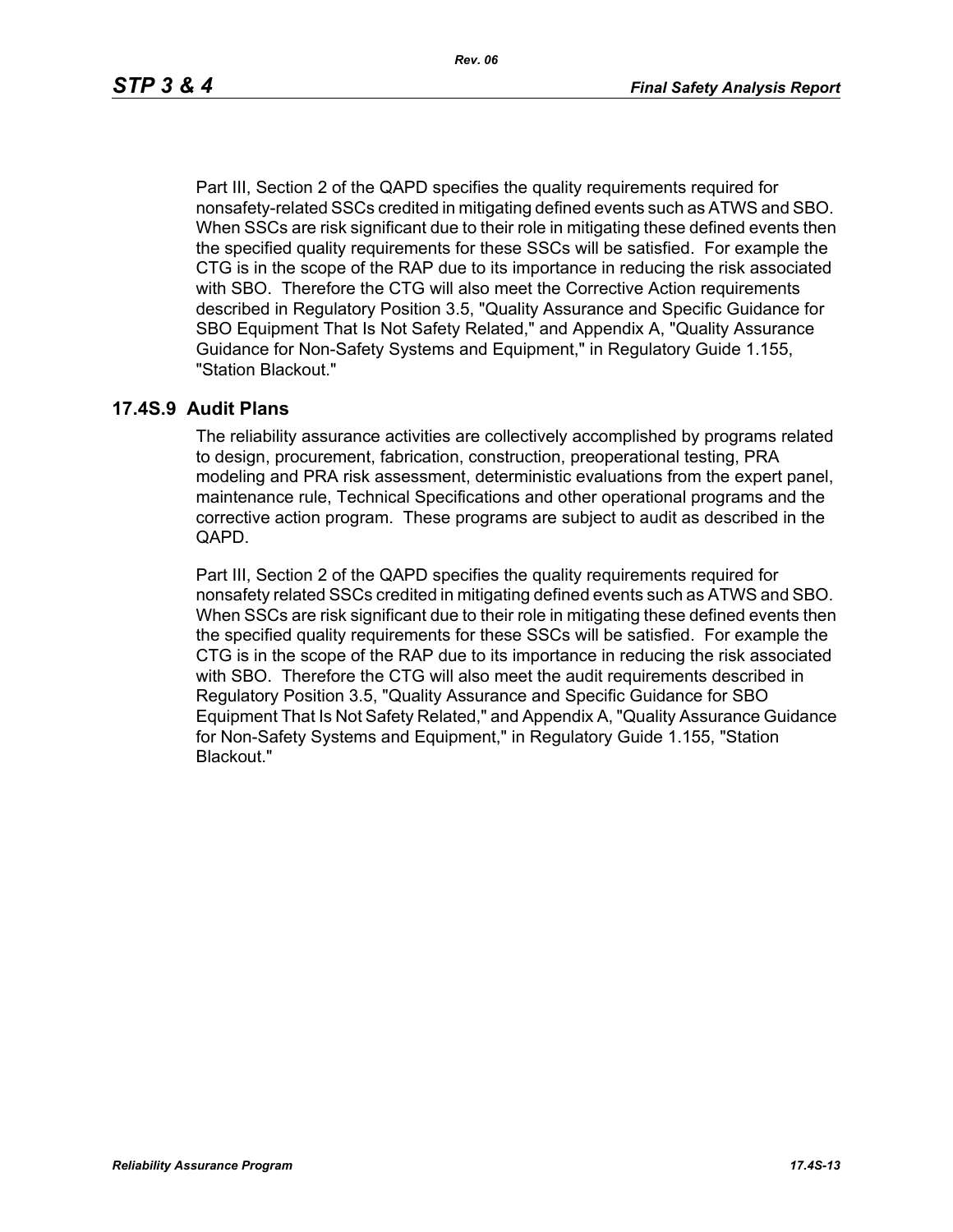# **17.4S.10 COL License Information**

COL License Information Items 17.2, 17.3 and 17.4 are addressed as follows:

### *17.2 Policy and Implementation Procedures for D-RAP:*

It is the policy of NINA to ensure that SSC reliability is properly considered and designed into the plant and is implemented through the reactor design, procurement, fabrication, construction, and preoperational test activities and programs. This policy is accomplished within the framework of the Quality Assurance Program Description (QAPD) including the development, approval and control of implementing procedures. Details are provided in Section 17.4S Reliability Assurance Program.

## *17.3 D-RAP Organization:*

See Section 17.4S.1.1 for a discussion of the Organizational elements associated with D RAP and RAP during the Operations phase.

### *17.4 Provisions for Reliability Assurance during Operation:*

The provisions for Reliability Assurance during Operations are described in Section 17.4S Reliability Assurance Program and 17.6S Maintenance Rule.

### **17.4S.11 References**

17.4S.11-1 SECY 95-132, "Policy and Technical Issues Associated with the Regulatory Treatment of Non-Safety Systems (RTNSS) in Passive Plant Designs (SECY 94-084)," Attachment 2, Item E. Reliability Assurance Program.